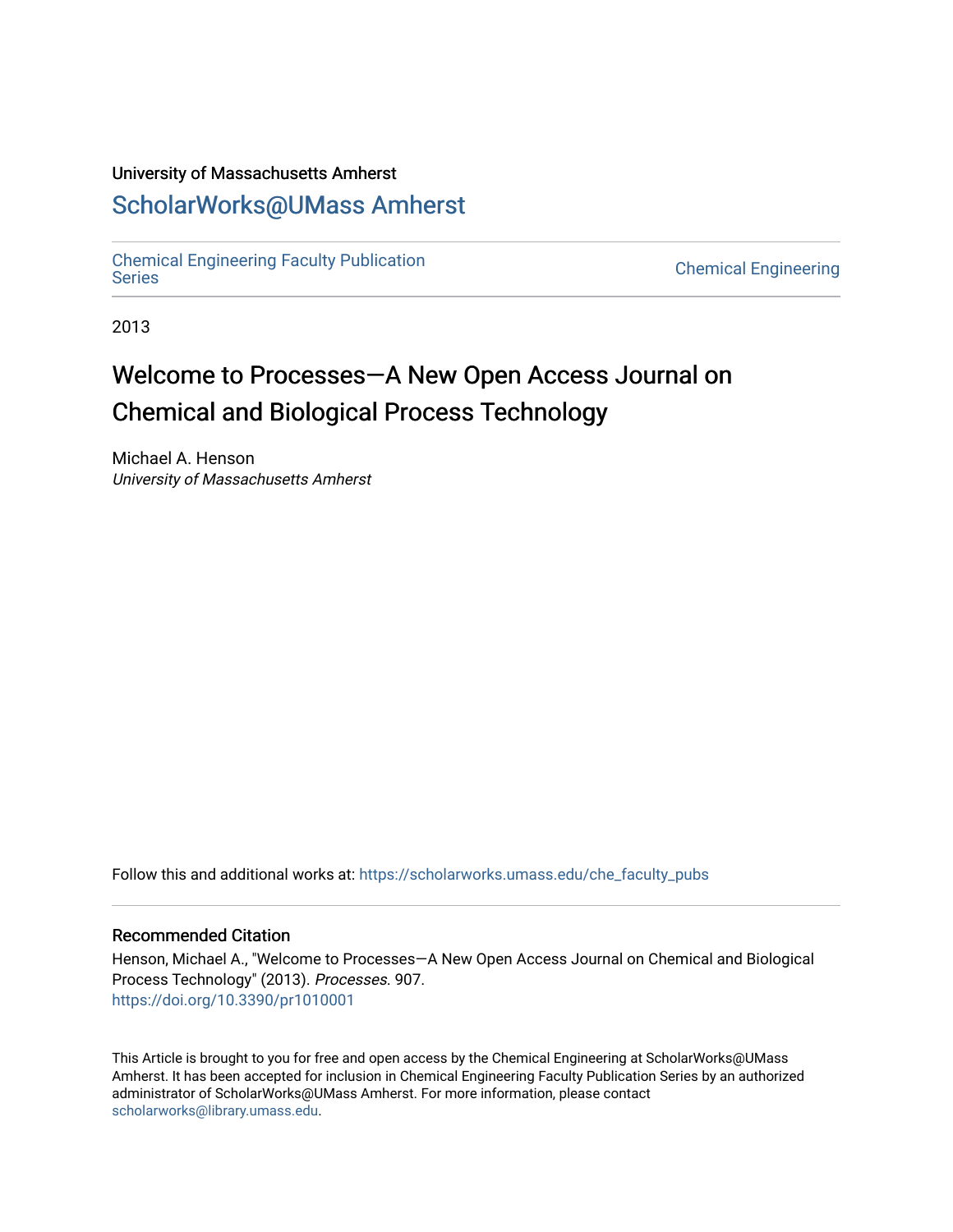*processes*  **ISSN 2227-9717**  www.mdpi.com/journal/processes **OPEN ACCESS**

*Editorial*

# **Welcome to Processes—A New Open Access Journal on Chemical and Biological Process Technology**

#### **Michael A. Henson**

*Founding Editor-in-Chief of Processes*, Department of Chemical Engineering, University of Massachusetts, Amherst, MA 01003-3110, USA; E-Mail: henson@ecs.umass.edu; Tel.: +1-413-545-3481; Fax: +1-413-545-1647

*Received: 10 November 2012 / Accepted: 10 November 2012 / Published: 21 November 2012*

As the result of remarkable technological progress, this past decade has witnessed considerable advances in our ability to manipulate natural and engineered systems, particularly at the molecular level. These advancements offer the potential to revolutionize our world through the development of novel soft and hard materials and the construction of new cellular platforms for chemical and pharmaceutical synthesis. For these technologies to truly impact society, the development of process technology that will enable effective large-scale production is essential. Improved processes are also needed for more established technologies in chemical and biochemical manufacturing, as these industries face ever increasing competitive pressure that mandates continuous improvement.

*Processes* is a new open access journal that is focused on novel process technology for the chemical, materials, biochemical pharmaceutical and biomedical industries. The journal emphasizes engineered processes that have the potential to be used for manufacturing rather than simplified laboratory systems often used in purely scientific research studies. The scope includes, but is not limited to, the following topics: experimental, theoretical and computational research on process development and engineering; chemical and biochemical reaction processes; mass transfer, separation and purification processes; mixing, fluid processing and heat transfer systems; integrated process design and scale-up; process modeling, simulation, optimization and control. We are particularly interested in receiving manuscripts that integrate experimental and theoretical/computational studies as well as contributions from industry.

I am honored to have been selected as the Founding Editor-in-Chief of *Processes*. In my opinion, the journal offers a much needed outlet for cutting edge process related research that emphasizes practical engineering solutions. We have assembled a distinguished set of researchers to serve on the Editorial Board and to assist with journal development, manuscript review and the editing of special issues on focused topics. Together we will work with an experienced editorial office to ensure a stringent yet rapid peer review process and professional, timely publishing. We aim to process papers